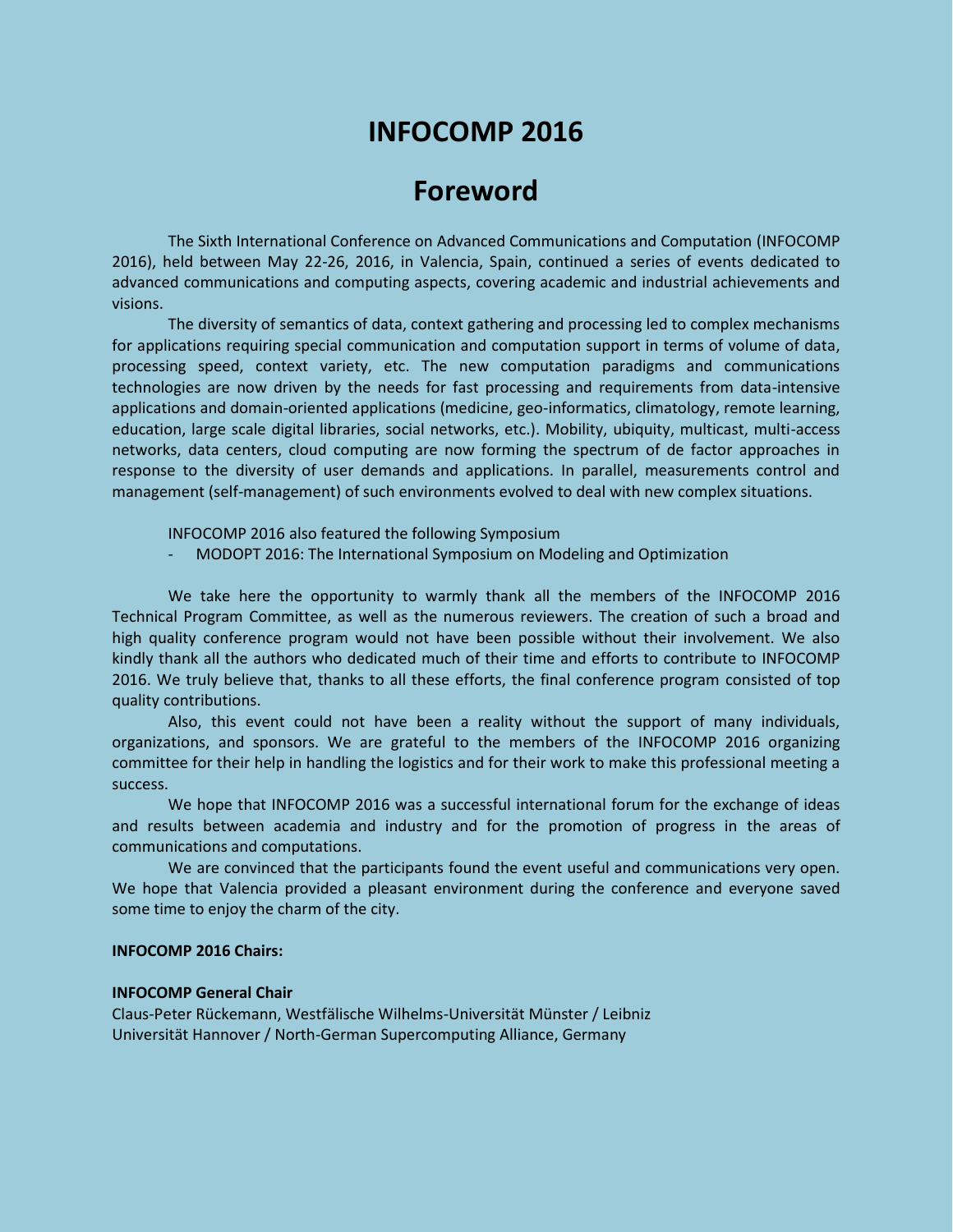#### **INFOCOMP Advisory Chairs**

Hans-Joachim Bungartz, Technische Universität München (TUM) - Garching, Germany Petre Dini, Concordia University - Montreal, Canada / China Space Agency Center - Beijing, China Sik Lee, Supercomputing Center / Korea Institute of Science and Technology Information (KISTI), Korea Subhash Saini, NASA, USA Manfred Krafczyk, Institute for Computational Modeling in Civil Engineering (iRMB) - Braunschweig, Germany

#### **INFOCOMP Academia Chairs**

Alexander Knapp, Universität Augsburg, Germany Malgorzata Pankowska, University of Economics, Katowice, Poland

#### **INFOCOMP Research Institute Liaison Chairs**

Kei Davis, Los Alamos National Laboratory, USA Edgar A. Leon, Lawrence Livermore National Laboratory, USA Ivor Spence, School of Electronics, Electrical Engineering and Computer Science, Queen's University Belfast, Northern Ireland, Research for High Performance and Distributed Computing / Queen's University Belfast, UK

#### **INFOCOMP Industry Chairs**

Alfred Geiger, T-Systems Solutions for Research GmbH, Germany Hans-Günther Müller, Cray, Germany

#### **INFOCOMP Special Area Chairs on Large Scale and Fast Computation**

José Gracia, High Performance Computing Center Stuttgart (HLRS), University of Stuttgart, Germany Björn Hagemeier, Juelich Supercomputing Centre, Forschungszentrum Juelich GmbH, Germany Walter Lioen, SURFsara, Netherlands Lutz Schubert, Institute of Information Resource Management, University of Ulm, Germany

#### **INFOCOMP Special Area Chairs on Networks and Communications**

Noelia Correia, University of the Algarve, Portugal Wolfgang Hommel, Leibniz Supercomputing Centre - Munich, Germany

#### **INFOCOMP Special Area Chairs on Advanced Applications**

Bernhard Bandow, Max Planck Institute for Solar System Research (MPS), Göttingen, Germany Diglio A. Simoni, RTI International - Research Triangle Park, USA

#### **INFOCOMP Special Area Chairs on Evaluation Context**

Huong Ha, University of Newcastle, Australia (Singapore campus) Philipp Kremer, German Aerospace Center (DLR), Institute of Robotics and Mechatronics, Oberpfaffenhofen, Germany

#### **INFOCOMP Special Area Chairs on Biometry**

Ulrich Norbisrath, Nazarbayev University, Kazakhstan / BIOMETRY.com, Switzerland